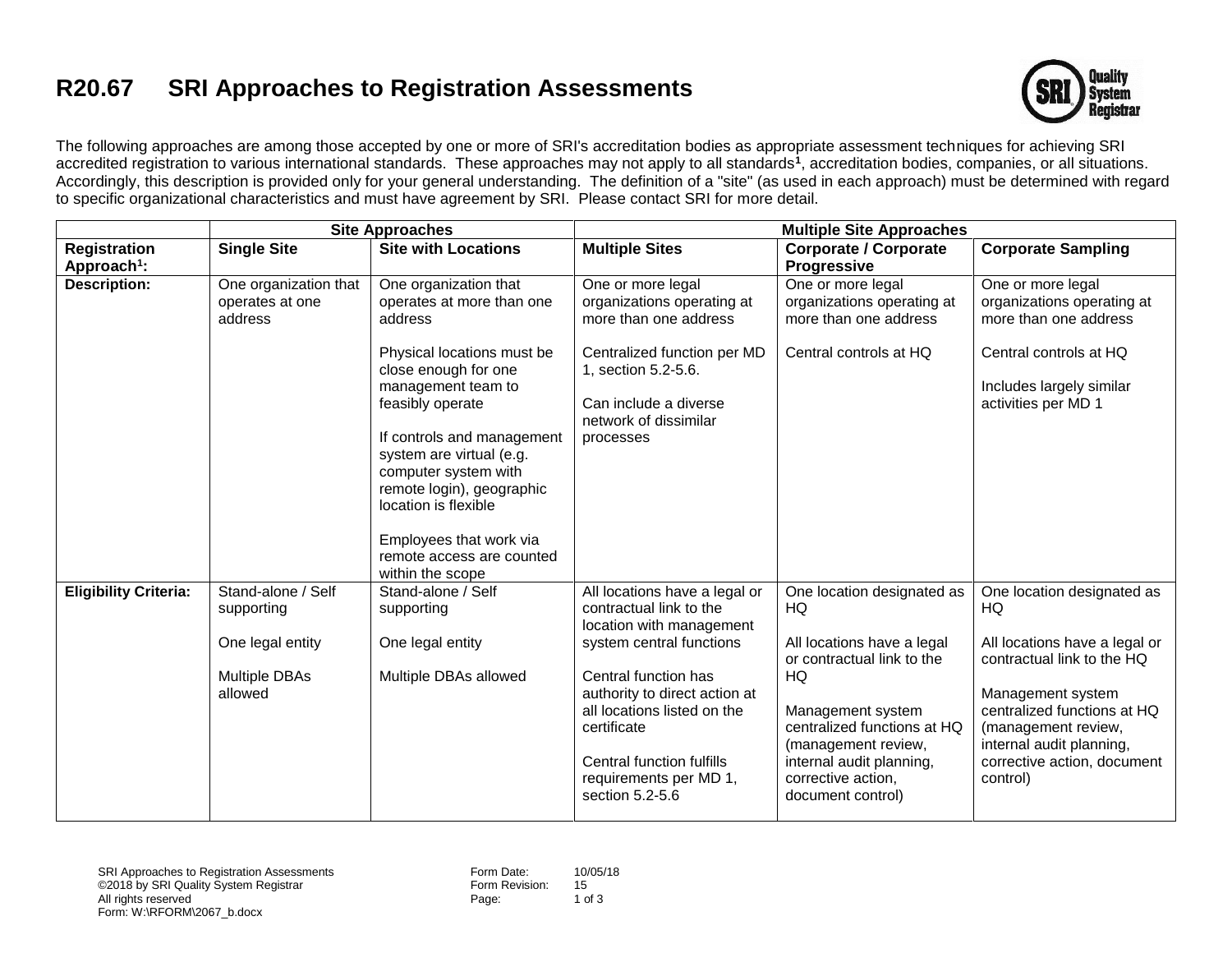|                                                | <b>Site Approaches</b>                                                                            |                                                                                                                                                                                                                  | <b>Multiple Site Approaches</b>                                                                                                                                              |                                                                                                        |                                                                                                                                                                                              |  |
|------------------------------------------------|---------------------------------------------------------------------------------------------------|------------------------------------------------------------------------------------------------------------------------------------------------------------------------------------------------------------------|------------------------------------------------------------------------------------------------------------------------------------------------------------------------------|--------------------------------------------------------------------------------------------------------|----------------------------------------------------------------------------------------------------------------------------------------------------------------------------------------------|--|
| <b>Registration</b><br>Approach <sup>1</sup> : | <b>Single Site</b>                                                                                | <b>Site with Locations</b>                                                                                                                                                                                       | <b>Multiple Sites</b>                                                                                                                                                        | <b>Corporate / Corporate</b><br>Progressive                                                            | <b>Corporate Sampling</b>                                                                                                                                                                    |  |
|                                                |                                                                                                   |                                                                                                                                                                                                                  | Other shared functions (e.g.<br>design or contract review) at<br>one address or more<br>address (can be a different<br>address than the centralized<br>management functions) | HQ has authority to direct<br>action at all locations listed<br>on the certificate                     | HQ has authority to direct<br>action at all locations listed<br>on the certificate<br>One or more sampling<br>pools, based on similarity of<br>products / processes per<br>MD 1, section 6.1 |  |
| Management:                                    | One management<br>team                                                                            | One management team                                                                                                                                                                                              | One or more management<br>teams                                                                                                                                              | One or more management<br>teams                                                                        | One or more management<br>teams                                                                                                                                                              |  |
|                                                |                                                                                                   |                                                                                                                                                                                                                  | Management at Central<br>Function has responsibility<br>and authority in specific<br>areas, per MD 1, sections<br>$5.2 - 5.6$                                                | Management team at HQ<br>has overall responsibility<br>and authority                                   | Management team at HQ<br>has overall responsibility<br>and authority                                                                                                                         |  |
| <b>Documented</b><br>Information:              | Single set of<br>management system<br>documentation<br>(policy, procedure,<br>instructions, etc.) | Single set of management<br>system documentation<br>(policy, procedure,<br>instructions, etc.)                                                                                                                   | Single set of management<br>system documentation<br>(policy, procedure,<br>instructions, etc.) for central<br>functions                                                      | Single set of management<br>system documentation<br>(policy, procedure, for HQ<br>and all locations    | Single set of management<br>system documentation<br>(policy, procedure, for HQ<br>and all locations                                                                                          |  |
|                                                |                                                                                                   |                                                                                                                                                                                                                  | Site specific documented<br>information is allowed                                                                                                                           | Has common key process<br>definitions / sequence (All<br>key processes may not be<br>at all locations) | Has common key process<br>definitions / sequence (All<br>key processes may not be<br>at all locations)                                                                                       |  |
|                                                |                                                                                                   |                                                                                                                                                                                                                  | Locations may have a wide<br>variety of key processes                                                                                                                        |                                                                                                        | Similar set of operational<br>control criteria within each<br>sampling pool                                                                                                                  |  |
| <b>Certificate</b><br><b>Issuance:</b>         | One certificate, listing<br>single address                                                        | One certificate, listing all<br>physical addresses                                                                                                                                                               | One certificate, listing all<br>included addresses<br>included in the multi-site                                                                                             | One certificate, listing all<br>included addresses                                                     | One certificate, listing all<br>included addresses                                                                                                                                           |  |
|                                                |                                                                                                   | Virtual locations that have<br>physical infrastructure (e.g.<br>remote data center) can be<br>included on certificate<br>Non-business addresses<br>are not shown on the<br>certificate (e.g., work from<br>home) | scope                                                                                                                                                                        | Can certify all at once or<br>use a Corporate<br>Progressive approach to<br>add locations over time    | When sites are added to the<br>sampling pool, the sampling<br>plan is updated prior to<br>adding sites to the<br>certificate                                                                 |  |